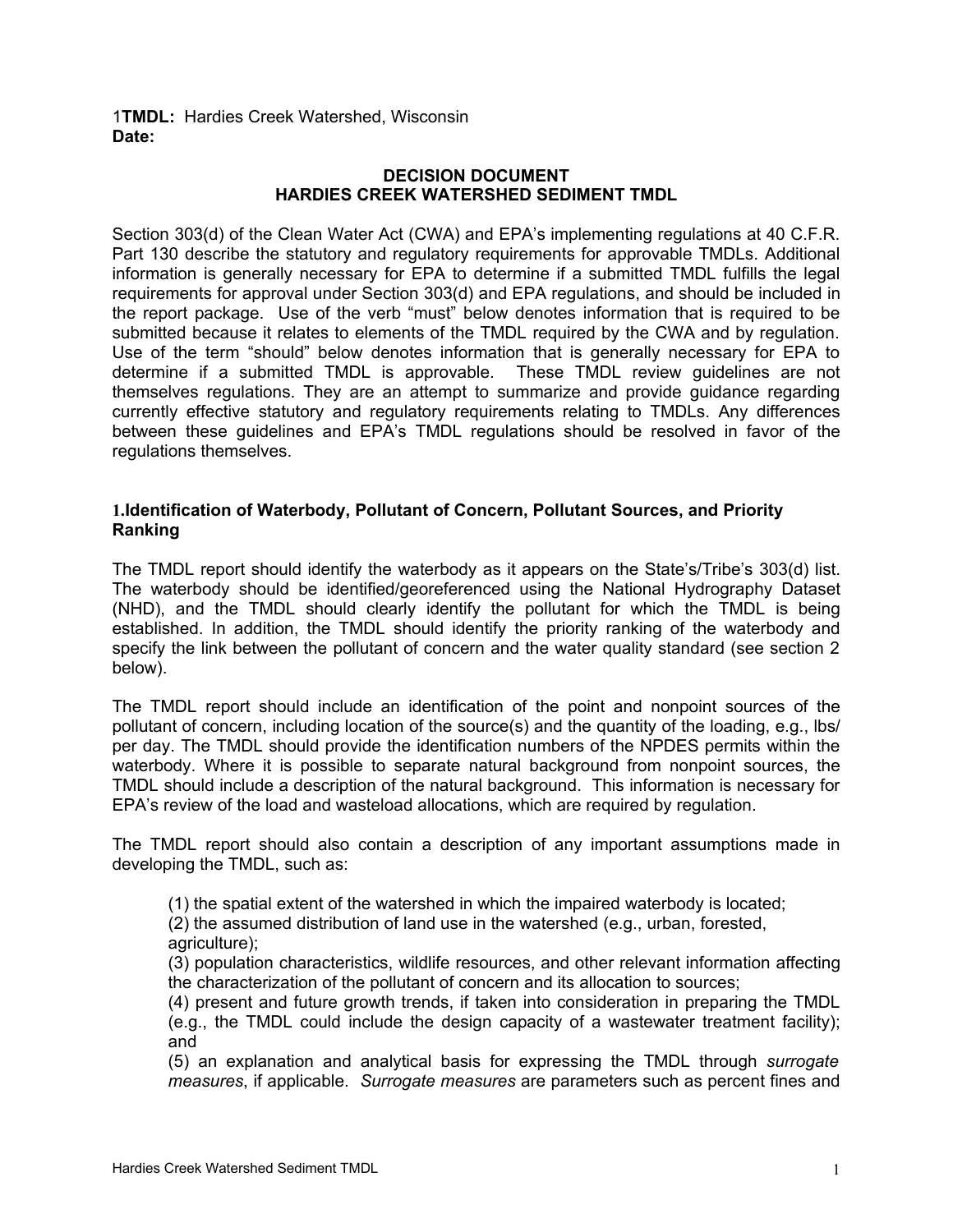turbidity for sediment impairments; chlorophyl *a* and phosphorus loadings for excess algae; length of riparian buffer; or number of acres of best management practices.

*Comments:*

The Wisconsin Department of Natural Resources (WDNR) developed a sediment TMDL for Hardies Creek. By implementing measures to reduce the sediment loading, the TMDL will also address the degraded habitat impairment in the creek. Table 1 below identifies the waterbody segment covered by the TMDL report as it appears on the Wisconsin 2006 303(d) list. According to Wisconsin's 303(d) list for 2006, the impaired waterbody segment is identified with a high priority ranking.

| Table 1     |                                |                      |             |                              |                                        |              |
|-------------|--------------------------------|----------------------|-------------|------------------------------|----------------------------------------|--------------|
| <b>WBIC</b> | TMDL ID<br><b>Seament Name</b> |                      | County      | <b>Impairment</b>            | <b>Priority</b><br><b>Segment Size</b> |              |
| 1686900     | 181                            | <b>Hardies Creek</b> | Trempealeau | degraded habitat<br>sediment | high                                   | $3.54$ miles |

Hardies Creek is approximately five miles long and is located in the southwest portion of Trempealeau County in western Wisconsin (See Figure A-1 of Appendix A in the final TMDL report). Land use in the watershed is dominated by forest (71.9%), agricultural land (pasture and crops) (17.9%), and grassland (9.2%) (See Figure A-1 of Appendix A in the final TMDL report).

According to WDNR, there are no point sources discharging sediment into Hardies Creek. Nonpoint sources identified in the TMDL report as contributing to the impairments in Hardies Creek include streambank erosion, direct cattle access to the stream and poor agricultural practices. Streambank erosion is considered to be the major source of sedimentation to the stream. High velocity runoff events carved out the sediment along the creek producing severely exposed banks. Heavy pasturing and overgrazing can further contribute to stream bank instability.

Excessive runoff, hydrologic loadings and streambank erosion contribute to the increase in sedimentation in Hardies Creek. Sedimentation is the suspected cause of habitat degradation and the depressed fish and macroinvertebrate communities (low numbers and low diversity) in Hardies Creek. Fine sediments covering the stream substrate reduce suitable habitat for fish and other biological communities by filling in pools and reducing available cover for juvenile and adult fish. Sedimentation of riffle areas compromises reproductive success of fish communities by covering the gravel substrate necessary for spawning conditions. The filling in of riffle areas also affects the fish communities' food source, macroinvertebrates, which have difficulty thriving in areas with predominately sand substrate as opposed to a substrate composed of gravel, cobble/rubble, and sand mixture. In addition, sedimentation can increase turbidity in the water column, causing reduced light penetration necessary for photosynthesis in aquatic plants, reduced feeding efficiency of visual predators and filter feeders, and a lower respiratory capacity of aquatic macroinvertebrates due to clogged gill surfaces. Sedimentation of the substrate can also cause an increase in other contaminant levels, such as nutrients, which are attached to sediment particles and transported into the stream during runoff events. Therefore, reductions in runoff rates and solids loads from nonpoint sources such as streambank erosion are necessary to address the degraded habitat impairment in Hardies Creek and reduce the impacts on the aquatic life, so the stream can meet water quality standards (WQS).

U.S. EPA finds that the TMDL document submitted by WDNR satisfies all requirements of this first element.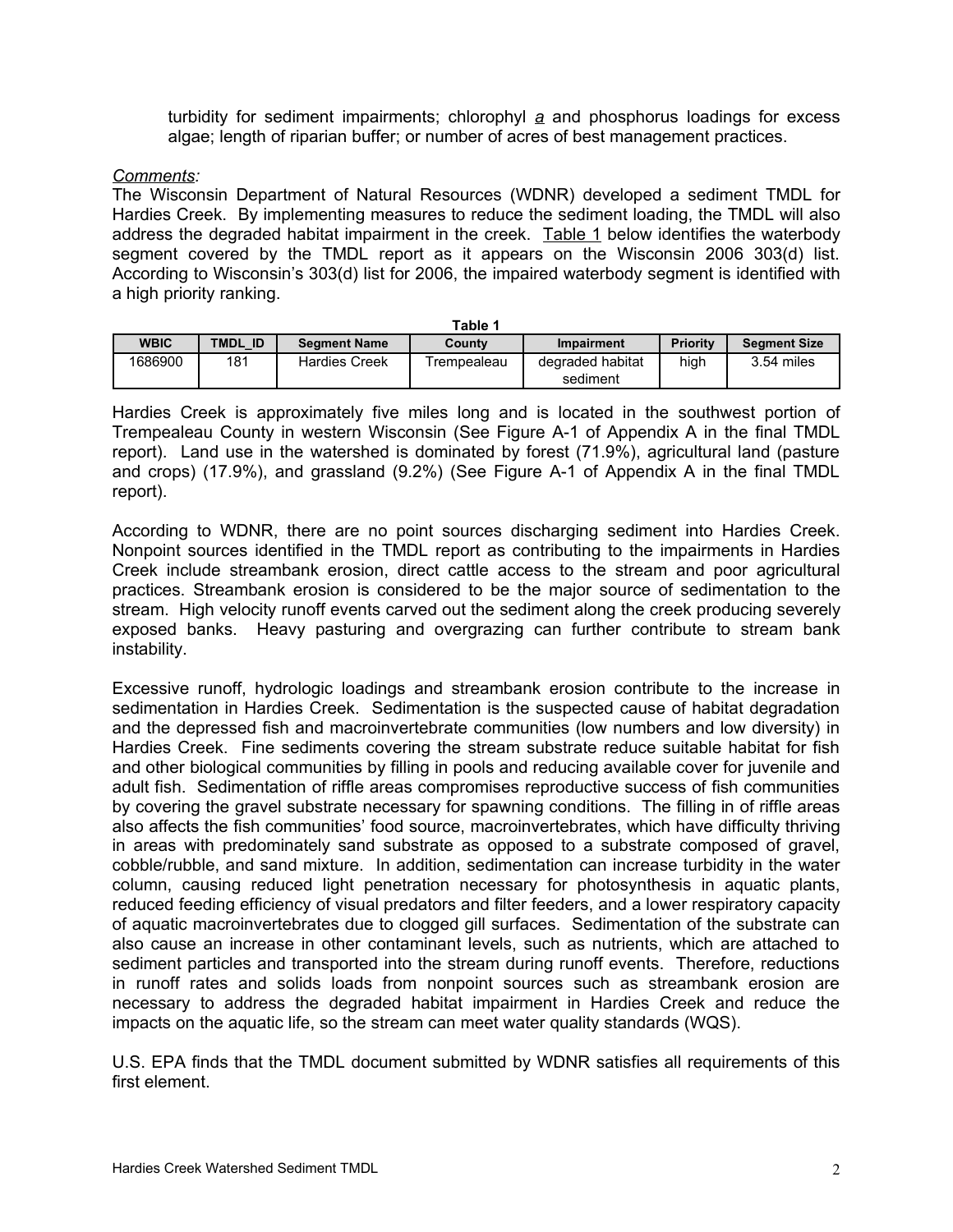## **2. Description of the Applicable Water Quality Standards and Numeric Water Quality Target**

The TMDL report must include a description of the applicable State/Tribal water quality standard, including the designated use(s) of the waterbody, the applicable numeric or narrative water quality criterion, and the antidegradation policy. (40 C.F.R. §130.7(c)(1)).

EPA needs this information to review the loading capacity determination, and load and wasteload allocations, which are required by regulation.

The TMDL report must identify a numeric water quality target(s) – a quantitative value used to measure whether or not the applicable water quality standard is attained. Generally, the pollutant of concern and the numeric water quality target are, respectively, the chemical causing the impairment and the numeric criteria for that chemical (e.g., chromium) contained in the water quality standard. The TMDL expresses the relationship between any necessary reduction of the pollutant of concern and the attainment of the numeric water quality target. Occasionally, the pollutant of concern is different from the pollutant that is the subject of the numeric water quality target (e.g., when the pollutant of concern is phosphorus and the numeric water quality target is expressed as Dissolved Oxygen (DO) criteria). In such cases, the TMDL report should explain the linkage between the pollutant of concern and the chosen numeric water quality target.

### *Comments:*

WDNR identified the narrative standard set forth at Section NR 102.04 (1) intro and (a) of the Wisconsin Administrative Code (WAC) as the applicable standard for excessive sedimentation. This standard states in part, "To preserve and enhance the quality of waters, standards are established to govern water management decisions. Practices attributable to municipal, industrial, commercial, domestic, agricultural, land development, or other activities shall be controlled so that all waters including mixing zone and effluent channels meet the following conditions at all times and under all flow conditions: (a) Substances that will cause objectionable deposits on the shore or in the bed of a body of water, shall not be present in such amounts as to interfere with public rights in waters of the state." The goal of the Hardies Creek TMDL is to re-establish a balanced and sustainable aquatic community consistent with the water quality standards designated uses. The designated uses applicable to the Hardies Creek impaired segments are set forth at Section NR 102.04 (3) intro, (a), and (c) of the WAC (Page 3 of the final TMDL report). The applicable aquatic life designated uses to Hardies Creek are warm water sport fish and cold water communities.

WDNR established a numeric target of 0.1 ft/yr lateral recession rate of sediment for the Hardies Creek in order to meet the narrative WQS and support the corresponding aquatic designated uses by restoring the biological communities in the stream to their potential. A lateral recession rate is the thickness of soil eroded from a bank surface in an average year. The target recession rate of 0.1 ft/year, chosen for the entire stream, falls in the middle of the NRCS "moderate" erosion category (Page 8 of the final TMDL report).

Although sediment has been determined to be the pollutant of concern, WDNR will be monitoring the aquatic communities to determine the effectiveness of the TMDL implementation, as the aquatic life is the designated use being affected. Various measures, such as biotic indices and sustainable fishery year classes (II and III), will be used as surrogate targets in order to assess whether the goal of meeting the designated uses for each stream will be met.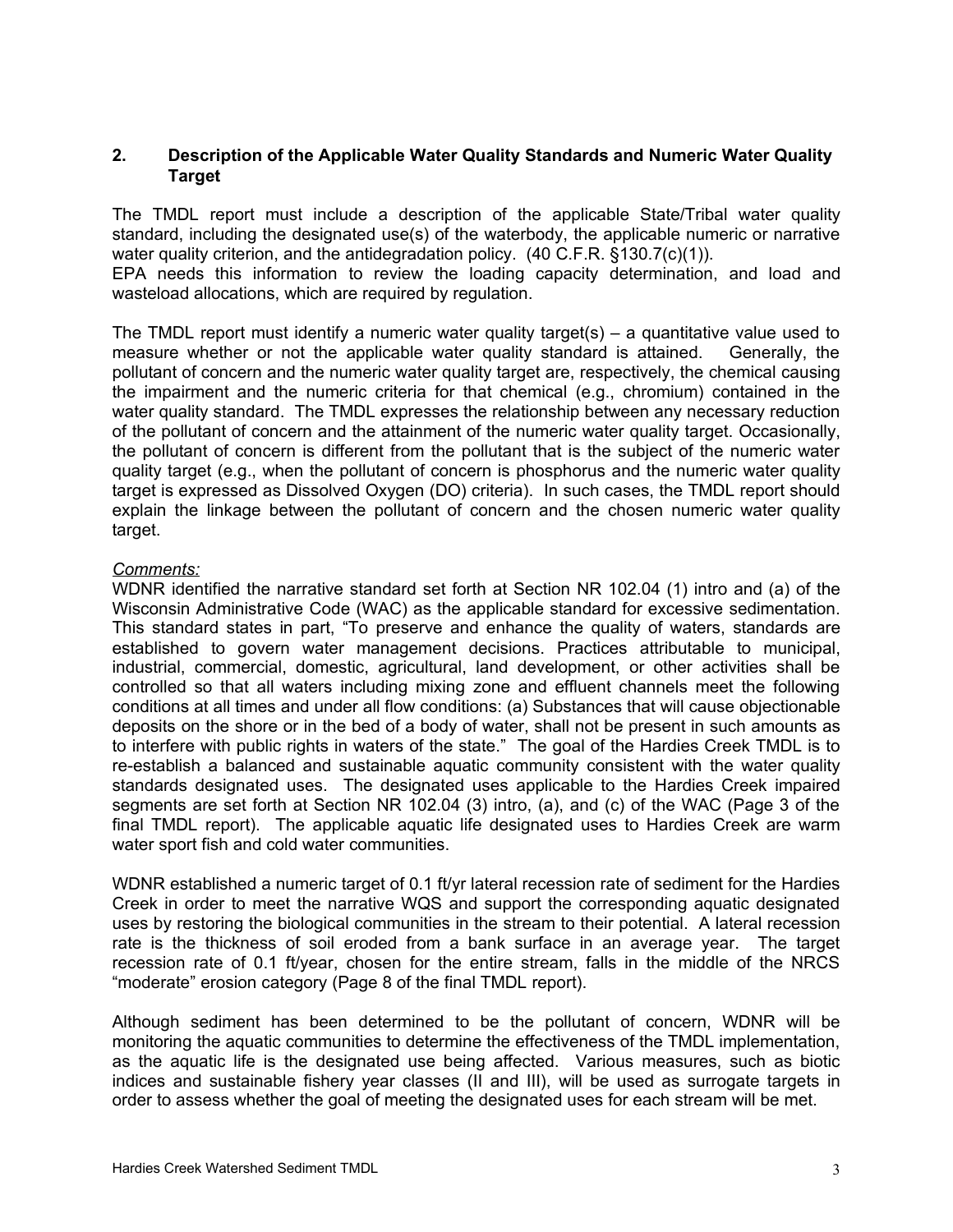U.S. EPA finds that the TMDL document submitted by WDNR satisfies all requirements of this second element.

## **3. Loading Capacity - Linking Water Quality and Pollutant Sources**

A TMDL must identify the loading capacity of a waterbody for the applicable pollutant. EPA regulations define loading capacity as the greatest amount of a pollutant that a water can receive without violating water quality standards (40 C.F.R. §130.2(f) ).

The pollutant loadings may be expressed as either mass-per-time, toxicity or other appropriate measure (40 C.F.R. §130.2(i)). If the TMDL is expressed in terms other than a daily load, e.g., an annual load, the report should explain why it is appropriate to express the TMDL in the unit of measurement chosen. The TMDL report should describe the method used to establish the cause-and-effect relationship between the numeric target and the identified pollutant sources. In many instances, this method will be a water quality model.

The TMDL report should contain documentation supporting the TMDL analysis, including the basis for any assumptions; a discussion of strengths and weaknesses in the analytical process; and results from any water quality modeling. EPA needs this information to review the loading capacity determination, and load and wasteload allocations, which are required by regulation.

TMDLs must take into account *critical conditions* for steam flow, loading, and water quality parameters as part of the analysis of loading capacity. (40 C.F.R. §130.7(c)(1) ). TMDLs should define applicable *critical conditions* and describe their approach to estimating both point and nonpoint source loadings under such *critical conditions*. In particular, the TMDL should discuss the approach used to compute and allocate nonpoint source loadings, e.g., meteorological conditions and land use distribution.

#### *Comments:*

WDNR's goal for the Hardies Creek TMDL is to restore the biological communities in the stream to their corresponding aquatic designated uses (water sport fish and cold water), as consistent with the water quality standards. In order to meet the narrative WQS and support the corresponding aquatic designated uses, WDNR is targeting reductions in sediment stream bank erosion. To achieve this, WDNR used a recession rate target of 0.1 ft/year for the entire stream. This rate falls in the middle of the NRCS "moderate" erosion category: "Bank is predominately bare with some rills and vegetative overhang. Some exposed tree roots but no slumps or slips." (Page 8 of the final TMDL report). The recession rate target of 0.1 ft/year was used as the basis to calculate the total load capacity of sediment for the impaired Hardies Creek segment. The total load capacity of sediment and the overall reduction for Hardies Creek are summarized in the Table 2 below and Table 3 of the final TMDL report.

| Table Z     |                   |                      |                                          |                            |                          |            |                           |
|-------------|-------------------|----------------------|------------------------------------------|----------------------------|--------------------------|------------|---------------------------|
| <b>WBIC</b> | <b>TMDL</b><br>ID | <b>Seament Name</b>  | <b>Existing Conditions</b><br>(tons/day) | % Load<br><b>Reduction</b> | <b>WLA</b><br>(tons/dav) | (tons/day) | <b>TMDL</b><br>(tons/dav) |
| 1686900     | 181               | <b>Hardies Creek</b> | 2.6                                      | 70%                        |                          | ิว.79      | 0.79                      |

**Table 2**

WDNR used direct measurements of bank erosion to assess the nonpoint sources of sediment in Hardies Creek. Quantitative habitat measurements of bank erosion were used as input values. The total sediment load generated from streambank erosion was calculated by estimating eroding area from quantitative habitat measurements taken at four sites and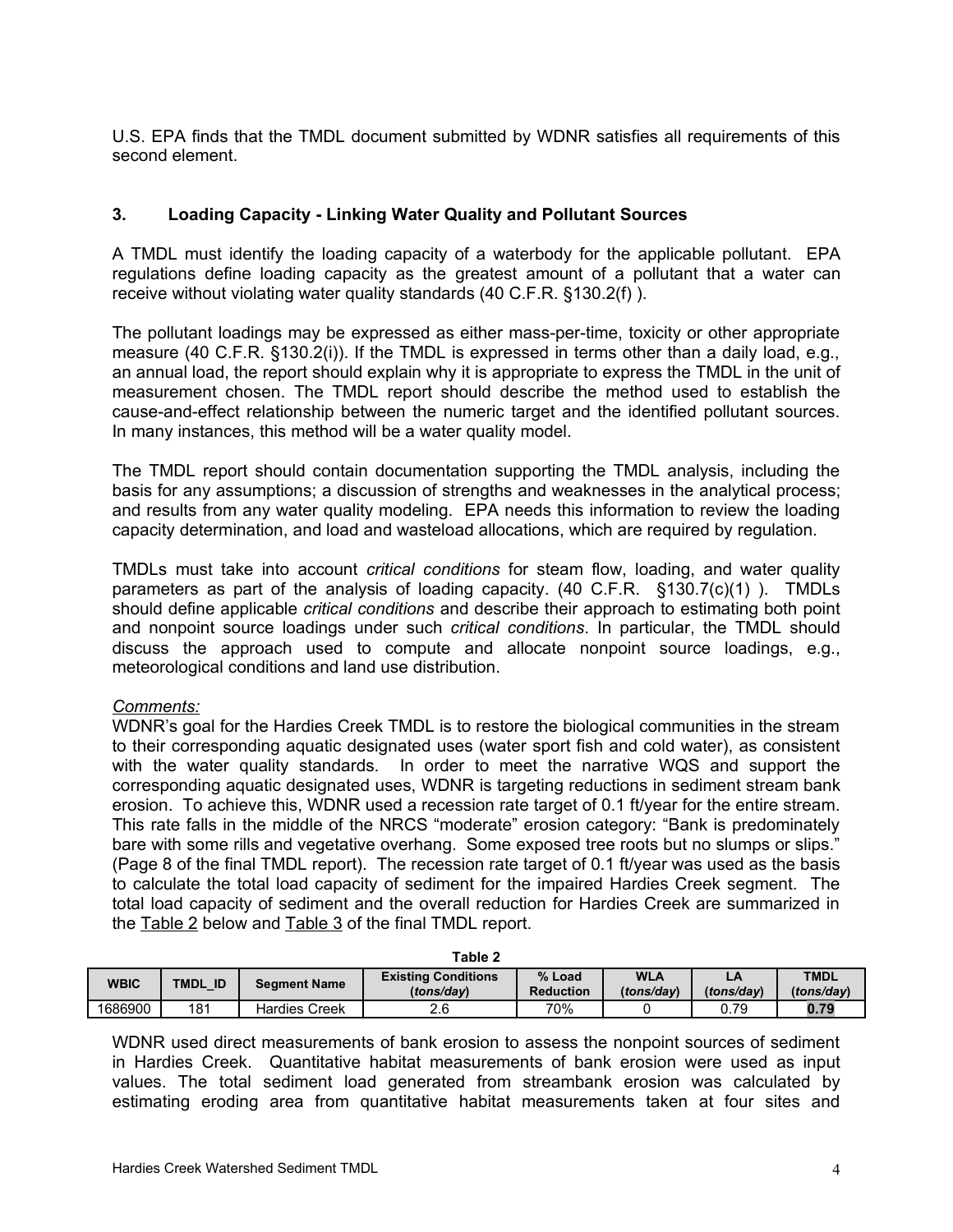integrating those estimates along intermediate stream reaches. Estimates of lateral recession rates for streambanks were based on reference sources (Page 5 of the final TMDL report) and best professional judgment. Dry soil densities used in the calculations were 100 pounds per cubic foot, the average value for sandy loam in Wisconsin. Sandy loam was determined to be the dominant soil type along the stream, according to the NRCS State Soil Geographic (STATSGO) database. Erosion (lbs/yr) was calculated for each quantitative station by multiplying average annual lateral recession rate, eroding area, and soil bulk density. The existing sediment load to Hardies Creek (2.6 tons/year) was estimated by summing up the existing erosion values for each of the four stream sections (Table D-2 in Appendix D of the final TMDL report). The sediment allowable load to Hardies Creek (0.79 tons/day) was estimated by summing up the target erosion values for each of the four stream sections (Table D-3 in Appendix D of the final TMDL report). See Appendix D of the final TMDL report for additional information on the streambank erosion calculations for Hardies Creek.

WDNR has determined that an overall reduction of 70% in sediment will improve the water quality and restore the appropriate aquatic communities in Hardies Creek. It is expected that once streambanks are stabilized, there will be some naturally occurring erosion and a 0.1 recession rate reflects a reasonable target to achieve. In addition, biotic integrity scores for fish and macroinvertebrate communities are expected to increase as measures are taken to reduce sedimentation and embeddedness of the substrate, and increase stability of exposed banks.

The critical conditions for sediment in Hardies Creek are mainly related to sediment entry through stream bank erosion events that occur during spring runoff or summer thunderstorms events. Once in the system, the effects of sediment impact the aquatic communities yearround. The Hardies Creek TMDL addressed the critical conditions by basing the sediment load calculations and target reductions directly on stream bank erosion.

U.S. EPA finds that the TMDL document submitted by WDNR satisfies all requirements of this third element.

# **4. Load Allocations (LAs)**

EPA regulations require that a TMDL include LAs, which identify the portion of the loading capacity attributed to existing and future nonpoint sources and to natural background. Load allocations may range from reasonably accurate estimates to gross allotments (40 C.F.R. §130.2(g)). Where possible, load allocations should be described separately for natural background and nonpoint sources.

## *Comments:*

The load allocation (LA) for Hardies Creek is the same as the total loading capacity (Table 2 above and Table 3 of the final TMDL report), as WDNR established there are no point sources discharging sediment into the stream (WLA = 0) and the margin of safety (MOS) is implicit. Nonpoint sources (NPS) identified in the TMDL report as contributing to the impairments in Hardies Creek include streambank erosion, direct cattle access to the stream and poor agricultural practices. Streambank erosion is considered to be the major source of sedimentation to the stream. High velocity runoff events carved out the sediment along the creek producing severely exposed banks. Heavy pasturing and overgrazing can further contribute to stream bank instability.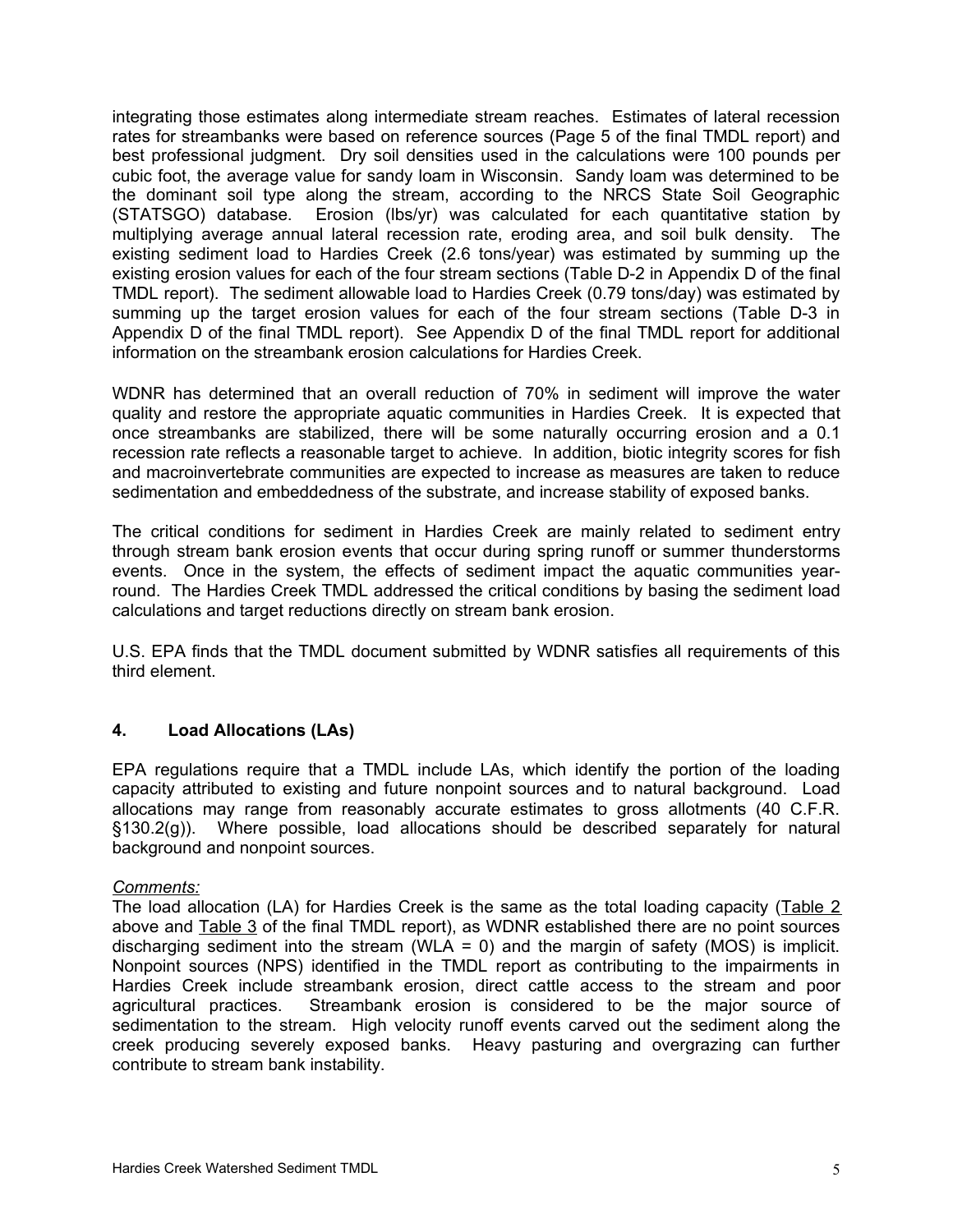U.S. EPA finds that the TMDL document submitted by WDNR satisfies all requirements of this fourth element.

# **5. Wasteload Allocations (WLAs)**

EPA regulations require that a TMDL include WLAs, which identify the portion of the loading capacity allocated to individual existing and future point source(s) (40 C.F.R. §130.2(h), 40 C.F.R. §130.2(i)). In some cases, WLAs may cover more than one discharger, e.g., if the source is contained within a general permit.

The individual WLAs may take the form of uniform percentage reductions or individual mass based limitations for dischargers where it can be shown that this solution meets WQSs and does not result in localized impairments. These individual WLAs may be adjusted during the NPDES permitting process. If the WLAs are adjusted, the individual effluent limits for each permit issued to a discharger on the impaired water must be consistent with the assumptions and requirements of the adjusted WLAs in the TMDL. If the WLAs are not adjusted, effluent limits contained in the permit must be consistent with the individual WLAs specified in the TMDL. If a draft permit provides for a higher load for a discharger than the corresponding individual WLA in the TMDL, the State/Tribe must demonstrate that the total WLA in the TMDL will be achieved through reductions in the remaining individual WLAs and that localized impairments will not result. All permitees should be notified of any deviations from the initial individual WLAs contained in the TMDL. EPA does not require the establishment of a new TMDL to reflect these revised allocations as long as the total WLA, as expressed in the TMDL, remains the same or decreases, and there is no reallocation between the total WLA and the total LA.

## *Comments:*

According to WDNR, there are no point sources discharging sediments into Hardies Creek. Therefore the waste load allocation is zero (WLA =  $0$ ).

U.S. EPA finds that the TMDL document submitted by WDNR satisfies all requirements of this fifth element.

## **6. Margin of Safety (MOS)**

The statute and regulations require that a TMDL include a margin of safety (MOS) to account for any lack of knowledge concerning the relationship between load and wasteload allocations and water quality (CWA §303(d)(1)(C), 40 C.F.R. §130.7(c)(1) ). EPA's 1991 TMDL Guidance explains that the MOS may be implicit, i.e., incorporated into the TMDL through conservative assumptions in the analysis, or explicit, i.e., expressed in the TMDL as loadings set aside for the MOS. If the MOS is implicit, the conservative assumptions in the analysis that account for the MOS must be described. If the MOS is explicit, the loading set aside for the MOS must be identified.

## *Comments:*

WDNR included an implicit margin of safety by choosing a more conservative lateral recession rate of 0.1 ft/yr as the target. WDNR considered a lateral recession rate of 0.2 ft/yr as a possible target because the upstream reach of Hardies Creek that is not currently impaired has a recession rate of 0.2 ft/yr. However, this lateral recession rate of 0.2 ft/yr lies on the high end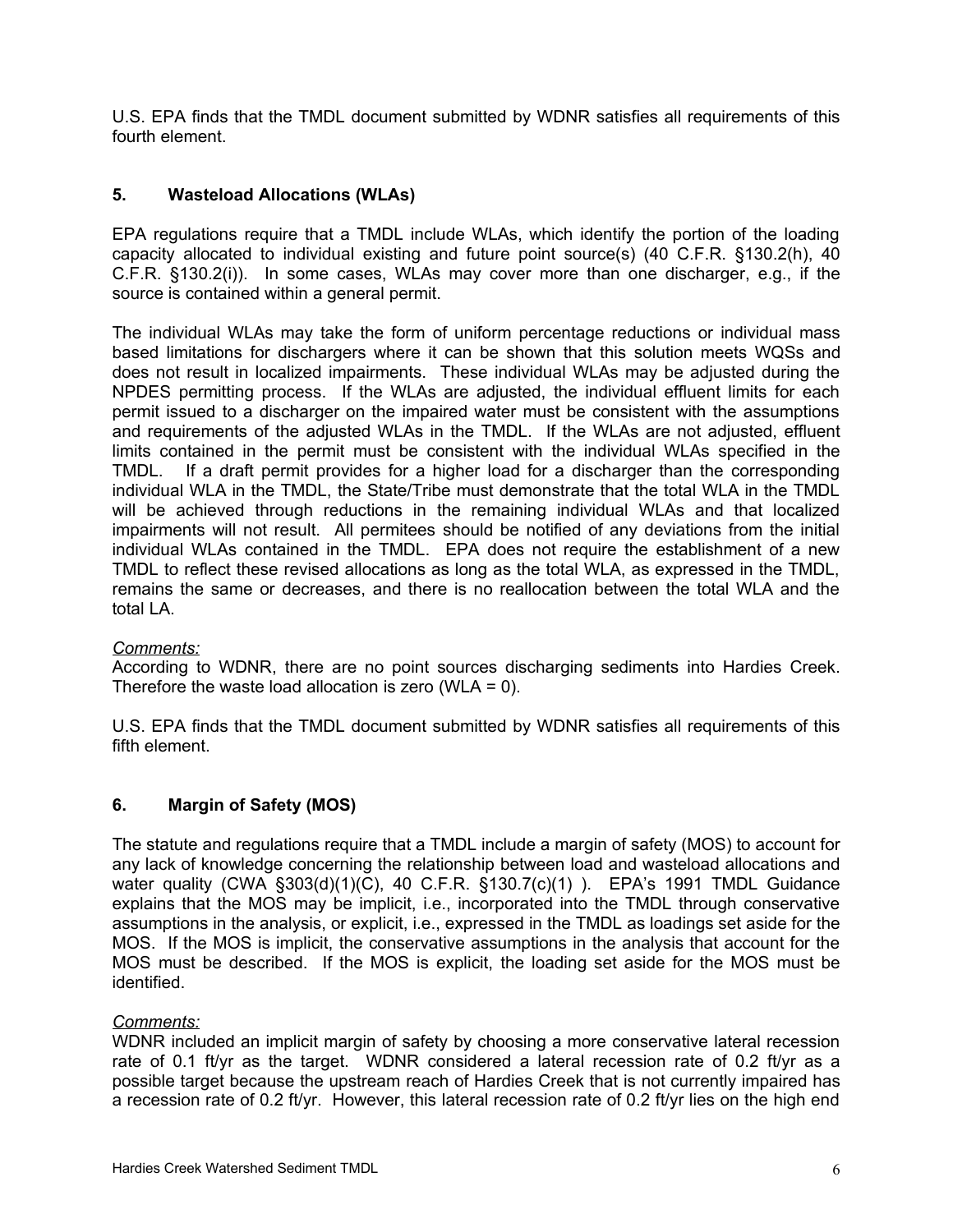of the "moderate" category for rates in the NRCS technical bulletin (Pages 5 and 8 of the final TMDL report). Even though the recessional rate of 0.1 ft/yr calls for a 50% reduction in the portion of Hardies Creek that is not impaired, WDNR believes that by choosing this number the state is being more protective of the downstream reaches that are affected by cumulative sedimentation.

U.S. EPA finds that the TMDL document submitted by WDNR satisfies all requirements of this sixth element.

# **7. Seasonal Variation**

The statute and regulations require that a TMDL be established with consideration of seasonal variations. The TMDL must describe the method chosen for including seasonal variations. (CWA §303(d)(1)(C), 40 C.F.R. §130.7(c)(1) ).

### *Comments:*

The TMDL report appropriately considers seasonal variation. Sediment enters Hardies Creek mainly through stream bank erosion events that occur during spring runoff or summer thunderstorms events. Once in the system, the effects of sediment impact year-round. WDNR has directly considered sediment loading seasonal variation by basing the Hardies Creek TMDL on stream bank erosion calculations that were based on survey measurements performed during summer and spring seasons.

U.S. EPA finds that the TMDL document submitted by WDNR satisfies all requirements of this seventh element.

### **8. Reasonable Assurances**

When a TMDL is developed for waters impaired by point sources only, the issuance of a National Pollutant Discharge Elimination System (NPDES) permit(s) provides the reasonable assurance that the wasteload allocations contained in the TMDL will be achieved. This is because 40 C.F.R. 122.44(d)(1)(vii)(B) requires that effluent limits in permits be consistent with "the assumptions and requirements of any available wasteload allocation" in an approved TMDL.

When a TMDL is developed for waters impaired by both point and nonpoint sources, and the WLA is based on an assumption that nonpoint source load reductions will occur, EPA's 1991 TMDL Guidance states that the TMDL should provide reasonable assurances that nonpoint source control measures will achieve expected load reductions in order for the TMDL to be approvable. This information is necessary for EPA to determine that the TMDL, including the load and wasteload allocations, has been established at a level necessary to implement water quality standards.

EPA's August 1997 TMDL Guidance also directs Regions to work with States to achieve TMDL load allocations in waters impaired only by nonpoint sources. However, EPA cannot disapprove a TMDL for nonpoint source-only impaired waters, which do not have a demonstration of reasonable assurance that LAs will be achieved, because such a showing is not required by current regulations.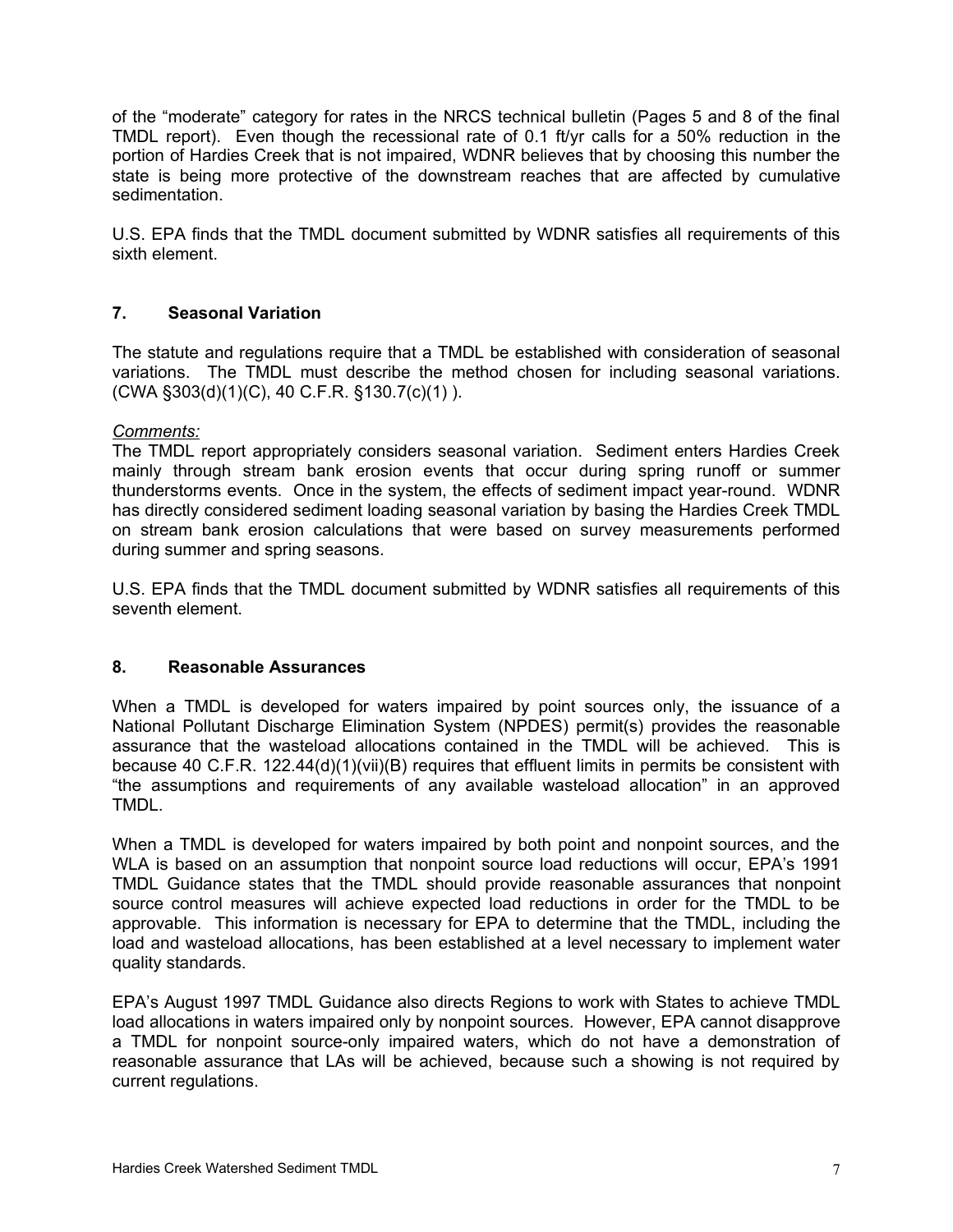## *Comments:*

To ensure that the reduction goals of this TMDL are attained, WDNR has various programs in place that will assist with the implementation and maintenance of management measures to control sediment loadings from nonpoint source pollution to Hardies Creek.

The Environmental Quality Incentives Program (EQIP) is another option available to farmers. EQIP is a federal cost-share program administered by the Natural Resources Conservation Service (NRCS) that provides farmers with technical and financial assistance. Farmers may receive up to 75% reimbursement for installing and implementing run-off management practices.

Counties in the Hardies Creek watershed may also apply to the Targeted Runoff Management (TRM) grant program through the WDNR. The TRM program is a competitive grant program that provides financial competitive cost-sharing grants to support small-scale, 2-year projects to reduce nonpoint source pollution. TRM grants fund up to 70% of eligible project costs, with the grant amount capped at \$150,000 per grant. In the event that the Trempealeau County Land Conservation Department (LCD) receives and targets TRM cost-sharing funds in the Hardies Creek watershed, installation of streambank stabilization practices would greatly reduce sedimentation and benefit habitat.

U.S. EPA finds that the TMDL document submitted by WDNR satisfies all requirements of this eighth element.

# **9. Monitoring Plan to Track TMDL Effectiveness**

EPA's 1991 document, *Guidance for Water Quality-Based Decisions: The TMDL Process* (EPA 440/4-91-001), recommends a monitoring plan to track the effectiveness of a TMDL, particularly when a TMDL involves both point and nonpoint sources, and the WLA is based on an assumption that nonpoint source load reductions will occur. Such a TMDL should provide assurances that nonpoint source controls will achieve expected load reductions and, such TMDL should include a monitoring plan that describes the additional data to be collected to determine if the load reductions provided for in the TMDL are occurring and leading to attainment of water quality standards.

## *Comments:*

WDNR intends to monitor Hardies Creek based on the rate of implementation of the TMDL; including sites where the implementation of Targeted Restoration Management (TRM) grants are aimed at mitigating the intense streambank erosion. Monitoring will continue until it is deemed that the stream has responded to the point where it is meeting its codified use or until funding for these studies is discontinued. In addition, WDNR intends to monitor selected streams on a 5 to 6 year interval as part of a baseline monitoring strategy to assess temporary conditions and note trends in overall stream quality. Monitoring will consist of metrics contained in the WDNR's baseline protocol for wadeable streams, such as the Index of Biological Integrity (IBI), the Hilsenhoff Biotic Index (HBI), the current habitat assessment tool, and sampling of water quality parameters at a subset of sites.

U.S. EPA finds that the TMDL document submitted by WDNR satisfies all requirements of this ninth element.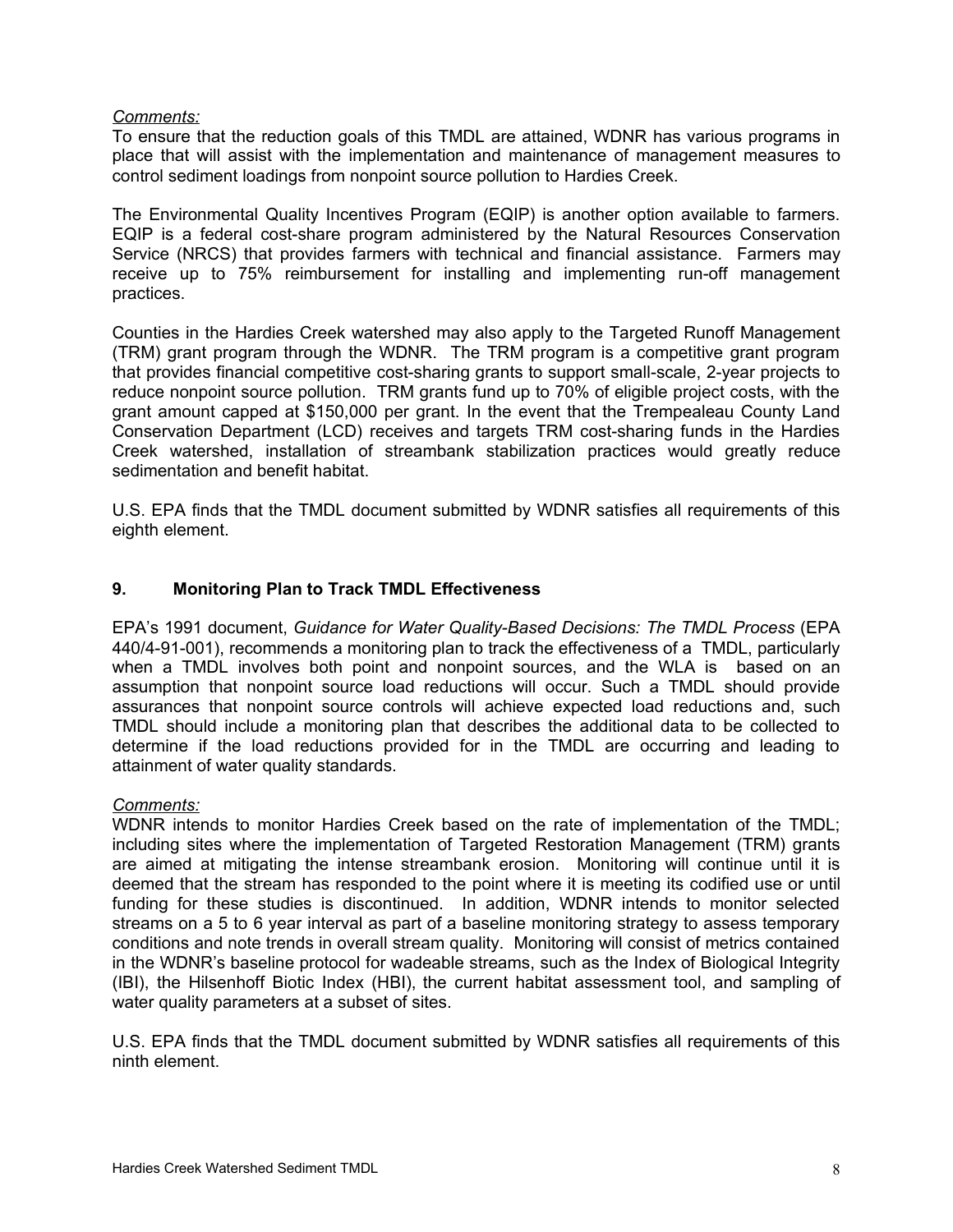## **10. Implementation**

EPA policy encourages Regions to work in partnership with States/Tribes to achieve nonpoint source load allocations established for 303(d)-listed waters impaired by nonpoint sources. Regions may assist States/Tribes in developing implementation plans that include reasonable assurances that nonpoint source LAs established in TMDLs for waters impaired solely or primarily by nonpoint sources will in fact be achieved. In addition, EPA policy recognizes that other relevant watershed management processes may be used in the TMDL process. EPA is not required to and does not approve TMDL implementation plans.

### *Comments:*

The submitted TMDL report does not contain a formal implementation plan. An implementation plan is not required as a condition for TMDL approval under the current U.S. EPA regulations. However, the Wisconsin Department of Natural Resources (WDNR) has identified ongoing activities which have been identified under the reasonable assurance section.

U.S. EPA finds that this section has been adequately addressed.

## **11. Public Participation**

EPA policy is that there should be full and meaningful public participation in the TMDL development process. The TMDL regulations require that each State/Tribe must subject calculations to establish TMDLs to public review consistent with its own continuing planning process (40 C.F.R. §130.7(c)(1)(ii) ). In guidance, EPA has explained that final TMDLs submitted to EPA for review and approval should describe the State's/Tribe's public participation process, including a summary of significant comments and the State's/Tribe's responses to those comments. When EPA establishes a TMDL, EPA regulations require EPA to publish a notice seeking public comment (40 C.F.R. §130.7(d)(2) ).

Provision of inadequate public participation may be a basis for disapproving a TMDL. If EPA determines that a State/Tribe has not provided adequate public participation, EPA may defer its approval action until adequate public participation has been provided for, either by the State/Tribe or by EPA.

#### *Comments:*

The public comment period for the Hardies Creek Watershed TMDL report was from August 3, 2007 through September 4, 2007. On August 3, 2007 a news release for the public notice of the TMDL report was sent to various entities including: newspapers, television stations, radio stations, interest groups, and interested individuals. The news release indicated the public comment period and how to obtain copies of the public notice and draft TMDL report. Copies of the TMDL report were available upon request and on WDNR's website: http://www.dnr.wi.gov/org/water/wm/wgs/303d/Draft\_TMDLs.html. 1 No comments from the public were received by WDNR during the public comment period.

U.S. EPA finds that the TMDL document submitted by WDNR satisfies all requirements of this eleventh element.